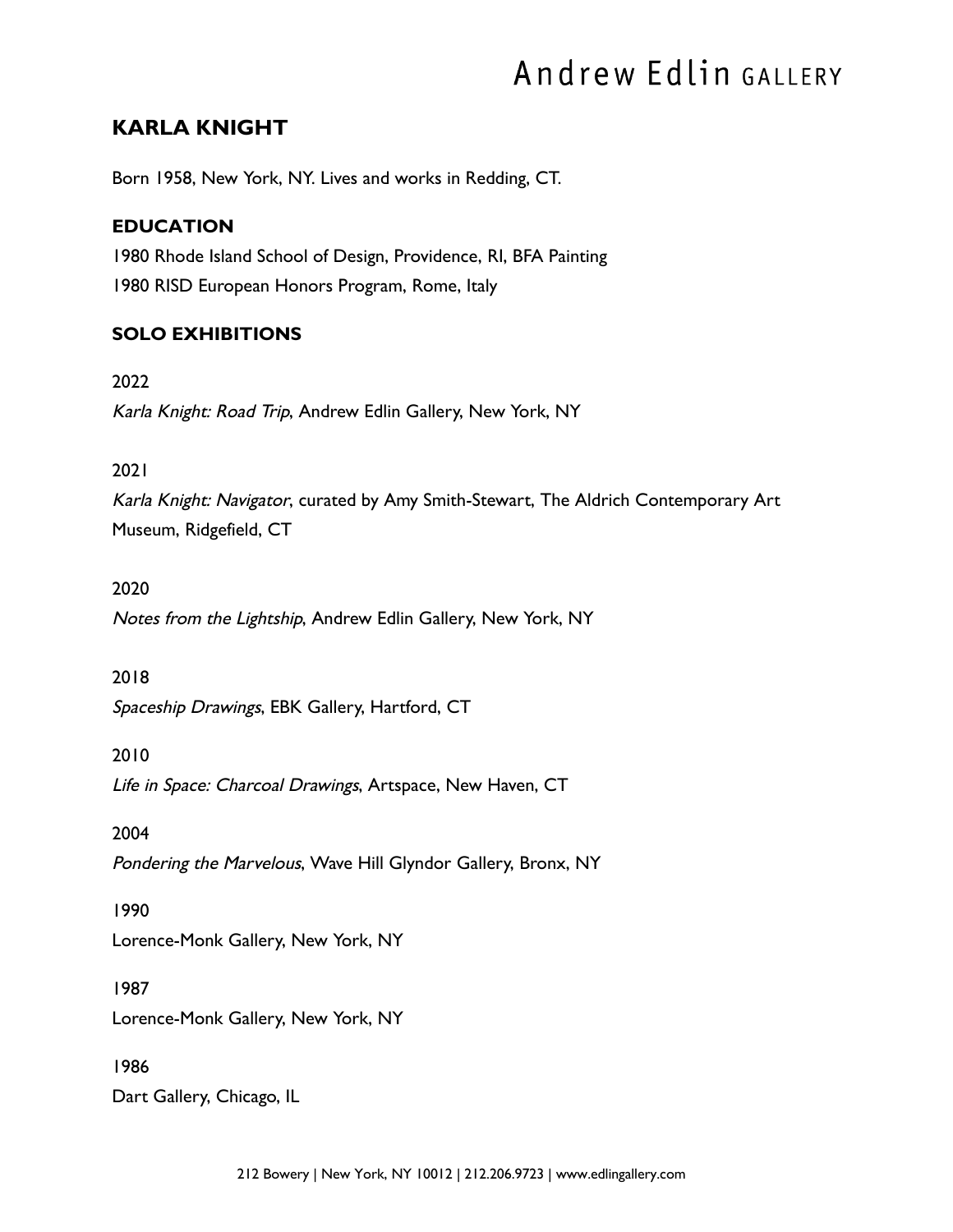1981 William Francis Gallery, Providence, RI

## SELECTED GROUP EXHIBITIONS

#### 2022

Thaw: Winter Group Show, the Landing, Los Angeles, CA

## 2019

Summer Exhibition: Recent Works, Andrew Edlin Gallery, New York, NY

## 2018

April 14, 1561, Andrew Edlin Gallery, New York, NY 21st Century Cyphers, 516 Arts, Albuquerque, NM

## 2017

 Underlying system is not known, Western Exhibitions, Chicago, IL Rhyme & Reason, Connecticut Commission on Culture & Tourism Gallery, Hartford, CT

## 2016

 Intuitive Progression, Fisher Landau Center for Art, Long Island City, NY Magic, curated by Tiffany Calvert, Mercer County Community College, NJ

## 2015

Digging: A Group Show, curated by Becky Kinder, Brooklyn Open Studios, Brooklyn, NY

2014

Momenta Art Benefit, Brooklyn, NY

## 2012

 Diagram, Real Art Ways, Hartford, CT Momenta Art Benefit, Brooklyn, NY Nurture Art Benefit, Brooklyn, NY

## 2011

 Drawing and Illustration, Maslow Study Gallery for Contemporary Art, Marywood University, Scranton, PA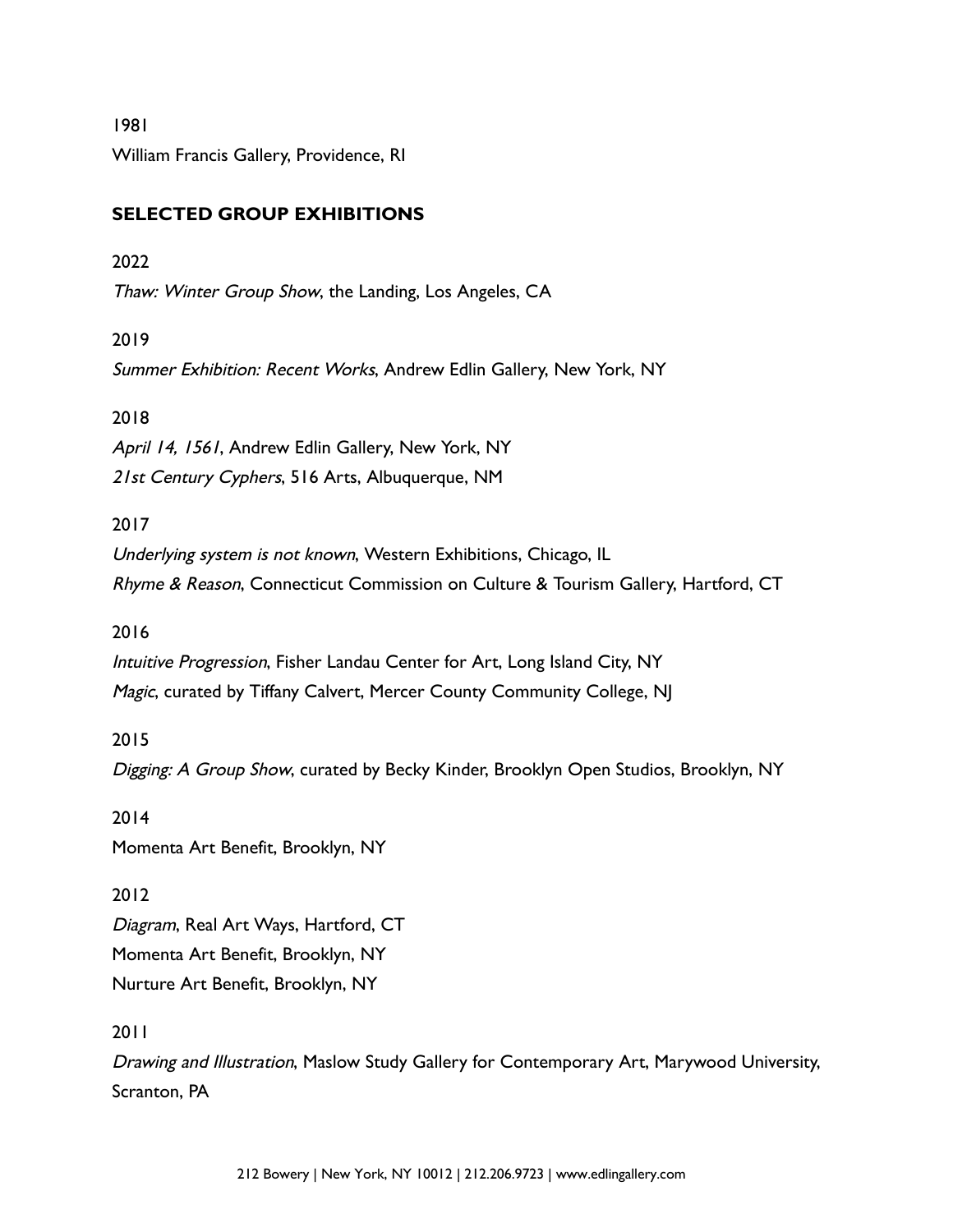#### 2010

All Things Being Equal, curated by Tiffany Calvert, Raritan Valley Community College, Bridgewater, NJ Power to the People, Feature, Inc., New York, NY

#### 2009

 FIVE DECADES OF PASSION Part Two: The Founding of the Center, 1989-1991, Fisher Landau Center for Art, Long Island City, NY Contemporary Women Artists: Work on Paper, Maslow Study Gallery for Contemporary Art, Marywood University, Scranton, PA

#### 2008

 Pierogi Flatfiles, New York, NY Desire, Art Forum Berlin, Berlin, Germany Worlds Away, Connecticut Commission on Culture & Tourism Gallery, Hartford, CT

#### 2007

Paper, Fisher Landau Center for Art, Long Island City, NY Pierogi Flatfiles, New York, NY Artnews Projects, Berlin, DE

#### 2006

 Pierogi Flatfiles, New York, NY Statements and Symbols: Selected Paintings and Prints from the Maslow Collection, Marywood University Suraci Gallery, Scranton, PA

#### 2002

40 by 40, Adam Baumgold Gallery, New York

#### 2001

Double Visions, Adam Baumgold Gallery, New York

#### 2000

 Quirky, Adam Baumgold Gallery, New York Ambiguity: Layers of Information, Contemporary Gallery, Marywood University, Scranton, PA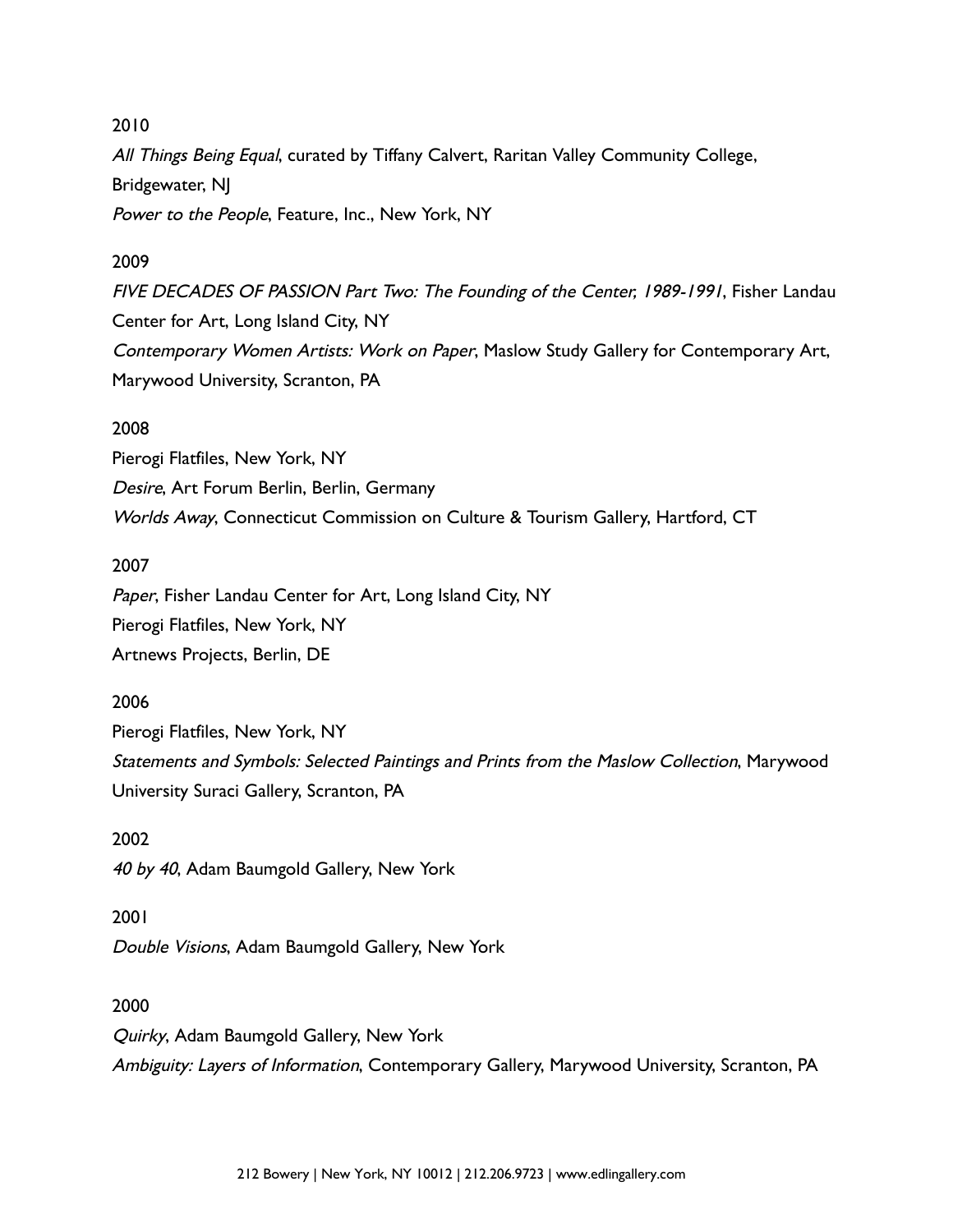#### 1998

Imaginary Friend, curated by Nayland Blake, Rupert Goldsworthy Gallery, New York, NY

#### 1997

Invitational, Adam Baumgold Gallery, New York, NY

#### 1995

Selections, Adam Baumgold Gallery, New York, NY

#### 1993

The Return of the Cadavre Exquis, Drawing Center, New York, NY

#### 1991

New Works on Paper, Brooklyn Museum, Brooklyn, NY

#### 1990

Art Against AIDS, Washington, DC

Lorence-Monk Gallery, New York, NY

#### 1989

 Group Show, Baltimore Museum of Art, Baltimore, MA Fawbush Gallery, New York, NY

#### 1988

 Works on Paper, Curt Marcus Gallery, New York, NY Dart Gallery, Chicago, IL The Power of Drawings, Center for Contemporary Art, Chicago, IL

#### 1987

 Group Painting Exhibition, Lorence-Monk Gallery, New York, NY Art Against AIDS, Lorence-Monk Gallery, New York, NY

#### 1986

Painting the Object, Lorence-Monk Gallery, New York, NY

#### 1985

Real Surreal, Lorence-Monk Gallery, New York, NY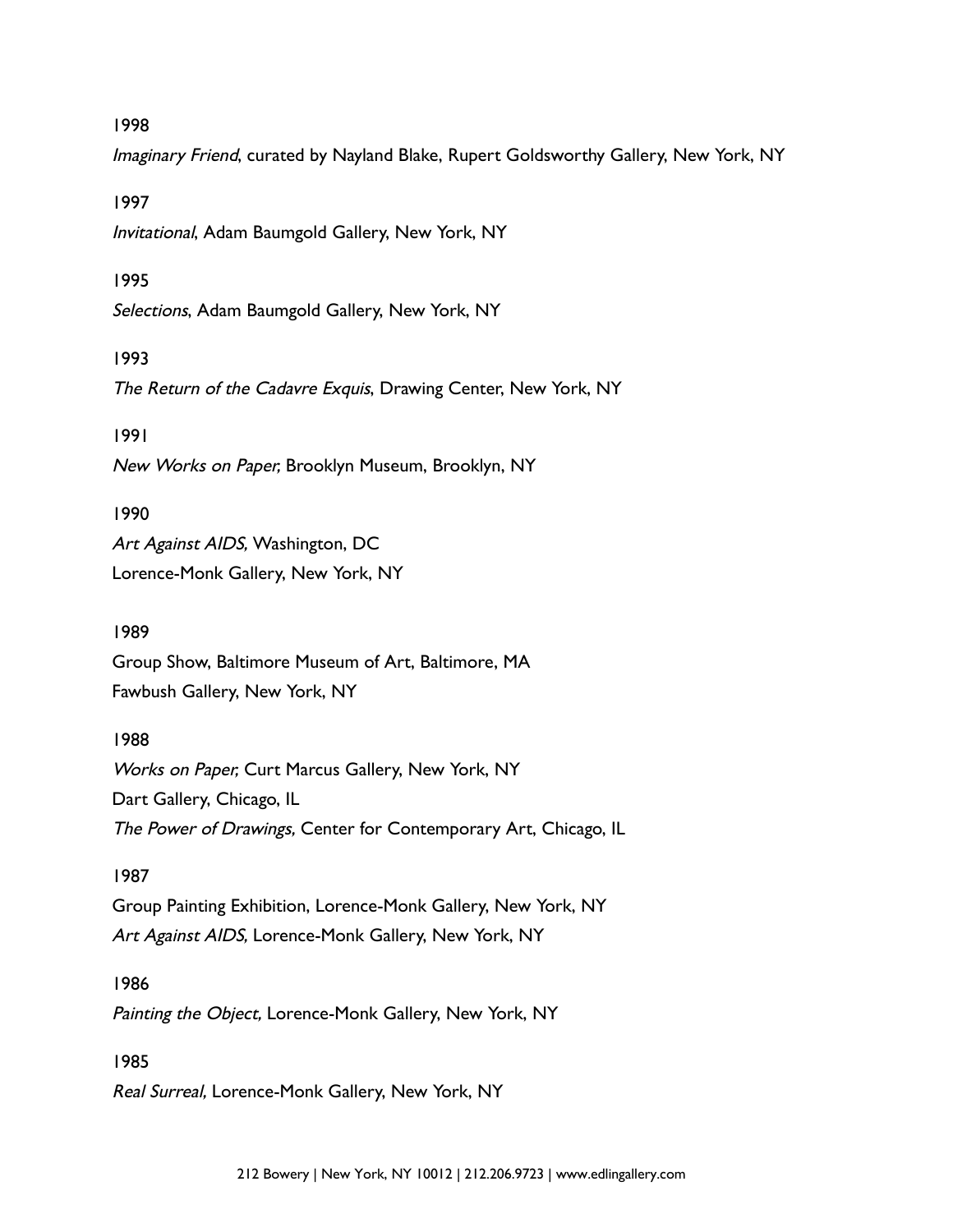#### 1980

 European Honors Thesis Show, RISD, Palazzo-Cenci, Rome, Italy Two-person exhibition, Woods-Gerry Gallery, Providence, RI

## COLLECTIONS

 The Brooklyn Museum, New York, NY Chase Manhattan Bank, New York, NY Emily Fisher Landau, Long Island City, NY Hart-Abrams, Inc. Maslow Collection, Scranton, PA McCrory Corporation Middlebury College Museum of Art, Middlebury, VT The Museum of Modern Art, New York, NY Prudential, Inc., Newark, NJ Tamayo Museum, Mexico City, MX Walker Art Center, Minneapolis, MN

## AWARDS/FELLOWSHIPS/RESIDENCIES

 2018 Yaddo Corporation, Saratoga Springs, NY: Artist Residency

 2016 Yaddo Corporation, Saratoga Springs, NY: Artist Residency

 2015 Connecticut Office of the Arts: Artist Fellowship

#### 2014

The MacDowell Colony, Peterborough, NH: Fellowship

#### 2012

Joan Mitchell Foundation Grant: Nominee

 2006 Connecticut Office of the Arts: Artist Fellowship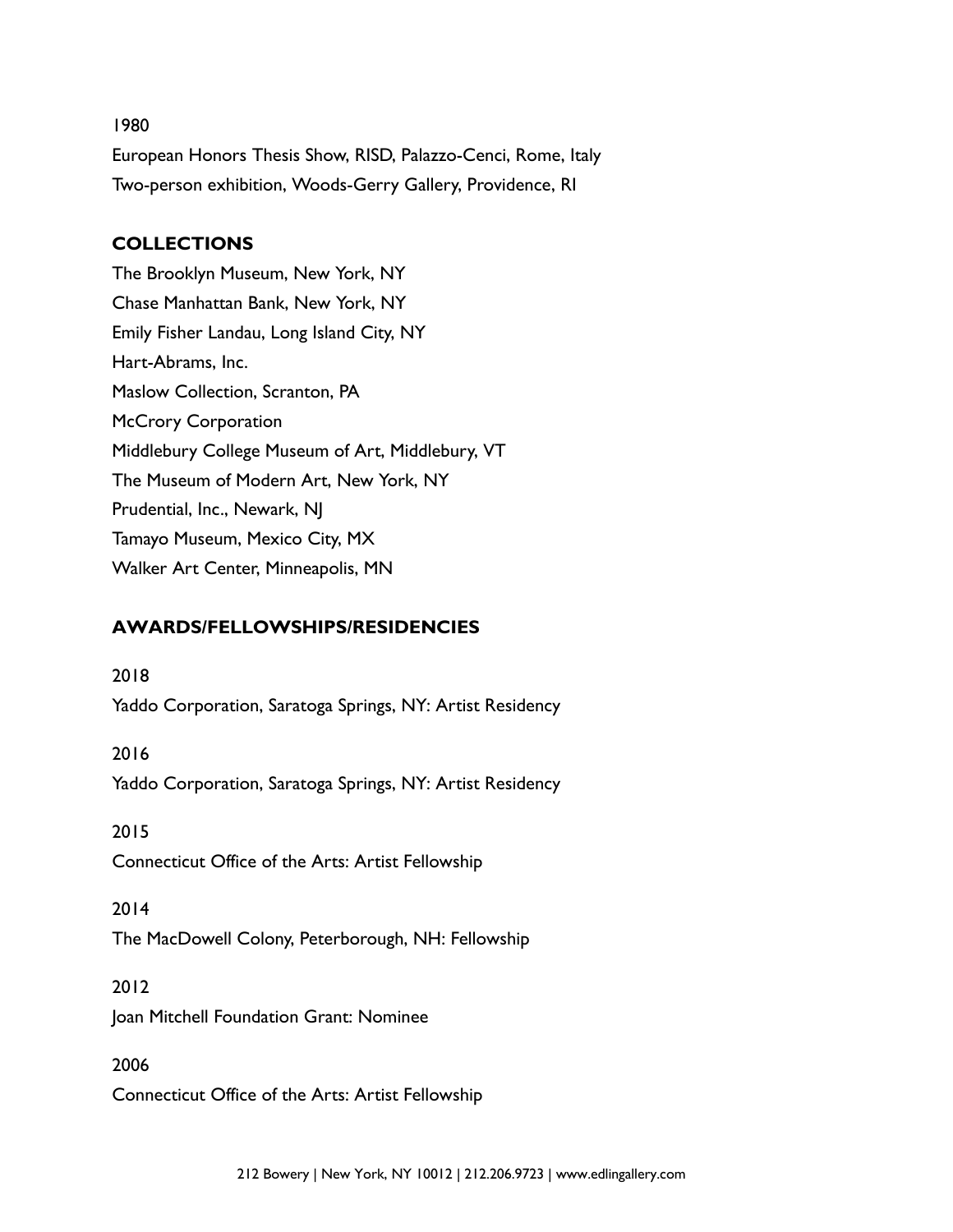#### SELECTED BIBLIOGRAPHY

#### 2022

Battista, Kathy. "ArtSeen: Karla Knight Navigator," The Brooklyn Rail, March 1. Keenan, Annabel. "Karla Knight at The Aldrich Contemporary Art Museum," artillery, March 8. Sharma, Manu. "Karla Knight Traversing Beyond the Material," stirworld, March 1. Keats, Jonathan. "Better Than The X-Files: Artist Karla Knight Probes Alien Worlds In Order To Observe Our Own," Forbes, January 11.

Rosenberg, Karen. "In Her Studio, the Paranormal Is Normal," The New York Times, January 6.

#### 2021

Saltz, Jerry. "The Best New York Art Shows of 2021," Vulture, December 16. Halle, Howard. "How I Made This: Karla Knight's Otherworldly Art," ARTnews, October 13. Heinrich, Will. "These Are the Art Shows and Events to See This Season," The New York Times, September 17.

Ma, Sophia. "Trusting Hands at Andrew Edlin Gallery," Art Spiel, September 20. Steinfeld, Daniela. "Independent Art Fair: Karla Knight," Voices on Art Podcast, August 17.

#### 2020

Benfield, Thomas. "The Couch Gallery Crawl," Vulture, July 10. Goodman, Jonathan. "Karla Knight: Notes from the Lightship," The Brooklyn Rail, June 1. Laster, Paul. "Upcycling: 5 Artists Inventively Using Reclaimed Materials," Art & Object, April 6. Haber, John. "Believe It or Not," Haber's Art Reviews, April 1. Saltz, Jerry. "The Art World Goes Dark," Vulture, March 20. Zanardi, Eva. "Independent 2020: A Cornucopia of Leading-Edge Art," Art & Object, March 8.

Saltz, Jerry. "13 Great Things to Do in New York," Vulture, March 2.

#### 2019

 Smith, Roberta. "What to See in New York Art Galleries This Week," The New York Times, January 9.

#### 2018

 Halle, Howard. "April 14, 1561," Time Out New York, December 17. Roberts, Kathaleen. "21st Century Cyphers," Albuquerque Journal, May 13.